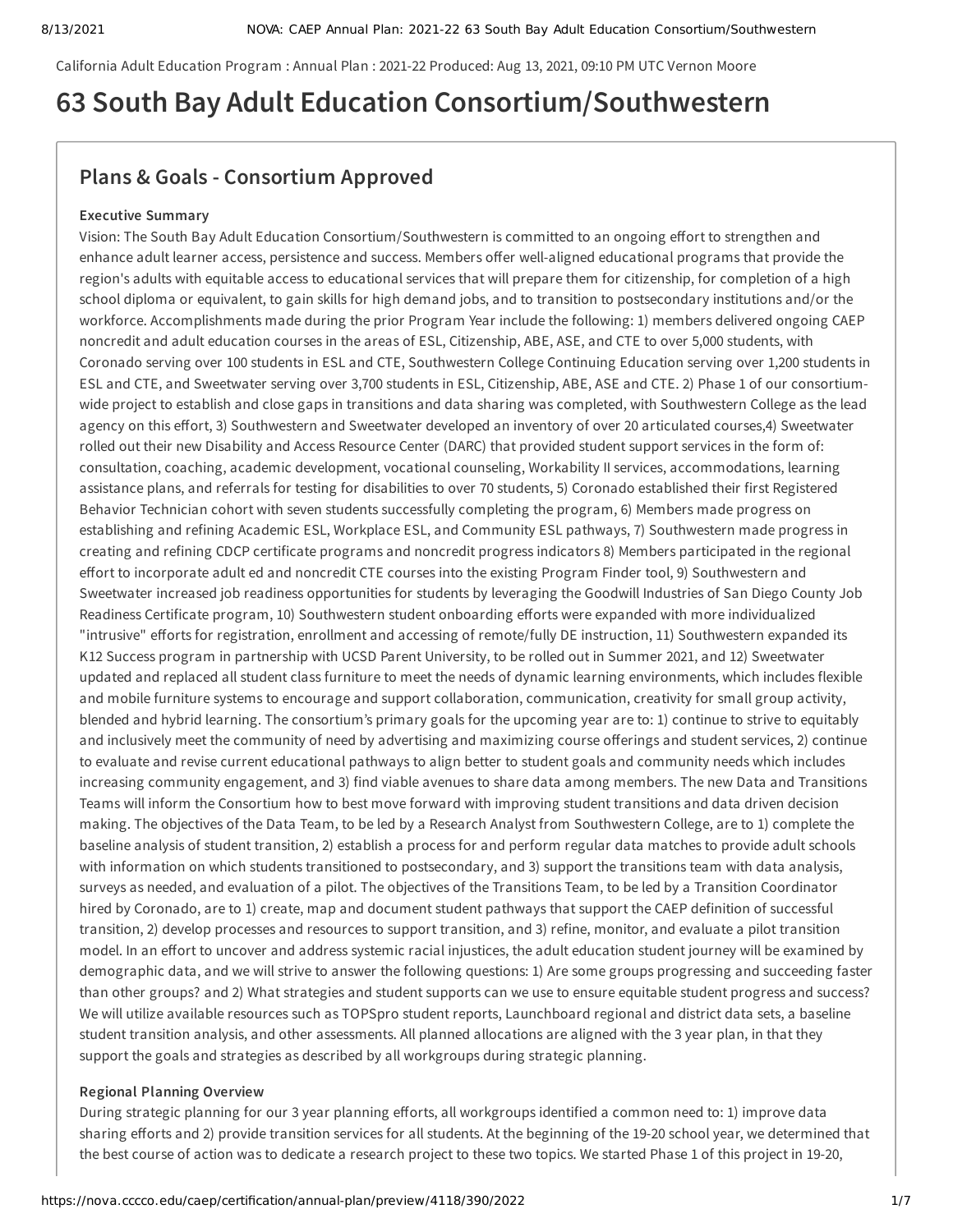#### 8/13/2021 NOVA: CAEP Annual Plan: 2021-22 63 South Bay Adult Education Consortium/Southwestern

continued in 20-21, and plan to complete the project in 2021-2022. We expect the findings of this project to inform several aspects of how we will move forward with data sharing and transitioning of students from adult education to Southwestern College and the workforce. The consortium and members recognize that students, staff, teacher, and faculty needs, as well as the local labor market, have significantly changed since our current 3 year plan was drafted, with the largest impact stemming from the COVID-19 pandemic and the resulting economic fallout. The consortium and its members are committed to adapting curriculum, instruction, services, and professional development accordingly as we continue to adjust to our new reality. The consortium and members recognize that the CAEP budget and other funding sources may still be in flux as we start the 2021-2022 academic year, and will all work toward navigating a successful transition back to in person operations.In response to the ongoing COVID-19 pandemic, all members continue to serve students in a distance learning environment, while also meeting the needs of staff, teachers, and faculty. Members continue to utilize a variety of online platforms to deliver instruction (Canvas, Zoom, Microsoft Teams, and Google), and have continued to provide students, teachers, and faculty with devices and support needed to successfully deliver and receive instruction. Members have continued to provide professional development for teachers/faculty related to the delivery of online instruction, including DEFT (Distance Education Faculty Training) at SWC, and weekly teacher teams at SUHSD, while also participating in professional development around equity and inclusion. Members also provide increased technical assistance to students such as student onboarding videos at Southwestern and drop in times for students to ask technical questions at Sweetwater. Existing student supports and referrals in relation to food, employment, clothing, health, shelter, and public assistance continue to be available to Consortia students. The COVID-19 pandemic has also drastically changed California's budget outlook, resulting in the need for member allocations to be strategic and responsive to the changes in the economy and to the impacts on adult education programs and students. CAEP budgets will remain focused on maintaining the integrity of CAEP programs and services, and a commitment from members to utilize available data to inform programmatic changes.In addition, 2021-2022 is a transition period between long range plans as the next 3 year plan is due June 2022. Strategic planning strategies for the 3 year period beginning in 2022-2023 will take place alongside the 2021-2022 annual plan strategies.

## **Meeting Regional Needs**

## **Regional Need #1**

#### **Gaps in Service / Regional Needs**

Maximizing course offerings in all CAEP program areas continues to be a major need in our consortium due to the large communities of need that we serve in San Diego's South Bay. As referenced in our current 3 year plan, our service area contains over 71,000 adults without a high school diploma and more than 113,000 English learners. Ensuring a sufficient amount of CAEP program offerings is critical to serving the large community of need.

#### **How do you know? What resources did you use to identify these gaps?**

The analysis of our community data via our consortium and the Centers of Excellence continue to show tens of thousands of adults within our boundaries in need of ESL, ABE, ASE, and CTE. More detailed demographic information can be found in our current 3 year plan.

#### **How will you measure effectiveness / progress towards meeting this need?**

Our community profile allows us to drill down into specific neighborhoods to target the highest need. Our members are committed to focusing resources to those neighborhoods with the most need. A baseline indicator of progress is an increase in course offerings in target areas. Student progress is then measured by educational functional level gains in ABE, ASE, and ESL, completion of high school diplomas or the equivalent, employment attainment, and successful transition to postsecondary.

## **Regional Need #2**

#### **Gaps in Service / Regional Needs**

Due to the current pandemic and resulting economic fallout, we have a need to determine how to best deliver relevant programs and services to our student community both in person and from a distance.

#### **How do you know? What resources did you use to identify these gaps?**

All CAEP courses were converted to online/remote delivery in March 2020 due to physical distancing protocols. All members continued this trend for the 2020-2021 academic year. The 2021-2022 academic year will see a phased reopening to in person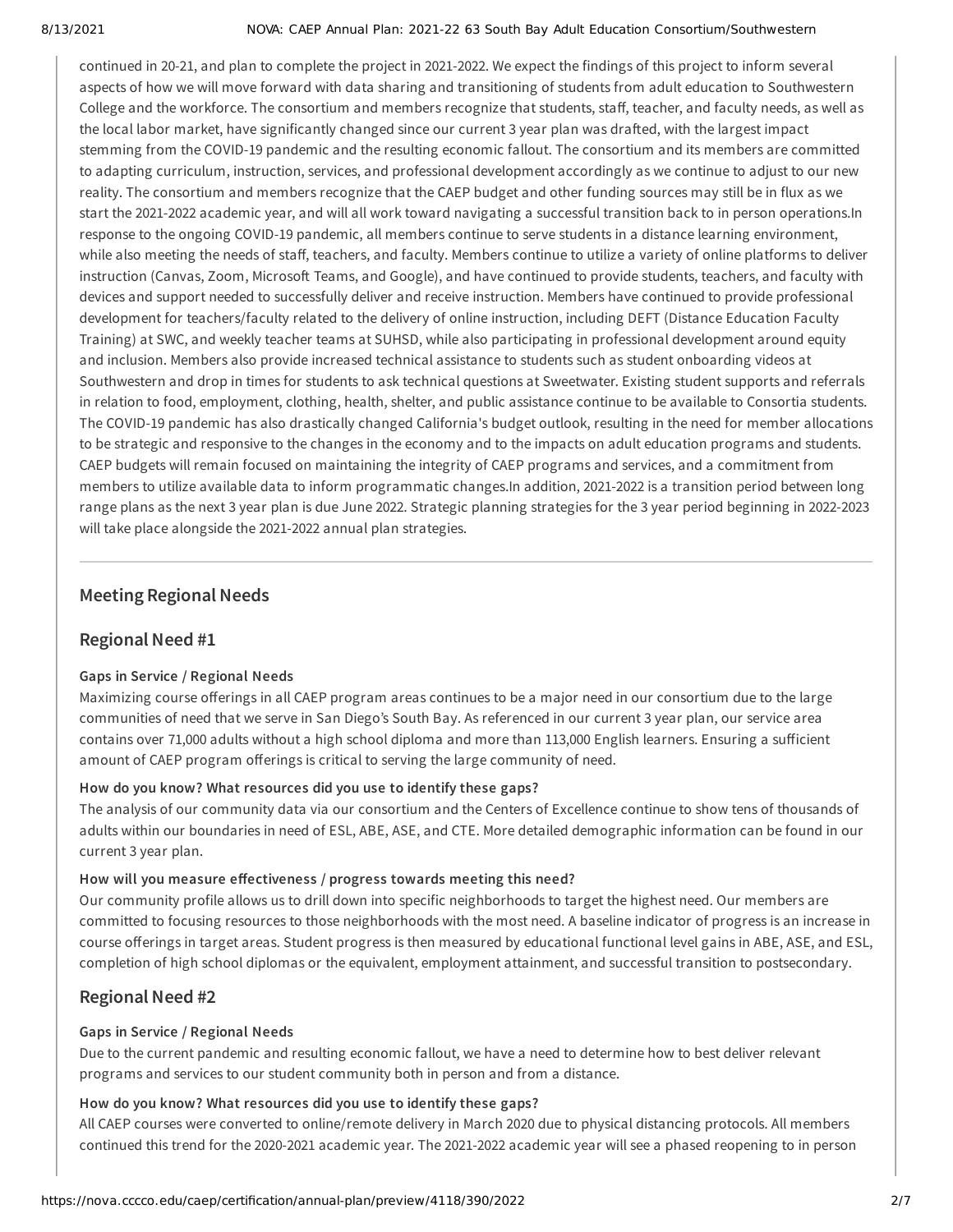#### 8/13/2021 NOVA: CAEP Annual Plan: 2021-22 63 South Bay Adult Education Consortium/Southwestern

instruction, with members committing to offering a choice of in person or online/remote instruction to CAEP students where applicable. Developing and maintaining programs that meet the needs of the current economy and the job-seeking student, as well as programs intended to boost students' basic skills will be of the utmost importance.

#### **How will you measure effectiveness / progress towards meeting this need?**

Steady enrollment and maintaining or improving the level of CAEP indicators of progress as in previous years (i.e. educational functioning level increases in ESL and ABE, high school diploma attainment, student completion of courses, and student transition to postsecondary and the workforce), are all indicators of effectiveness related to successful delivery of online/remote and in person instruction.

## **Gaps In Service**

#### **New Strategies**

#### **Strategy #1**

To address a lack of tutoring services available at adult schools, members will explore avenues to provide academic tutoring to adult school students.

#### **Strategy #2**

The consortium will continue to work with the San Diego and Imperial Community Colleges Regional Consortium on the integration of adult schools and noncredit CTE courses into the Program Finder Tool.

#### **Strategy #3**

Southwestern Continuing Ed will implement their plans to offer new curriculum in various CAEP areas.

#### **Strategy #4**

To address the need for CTE programs to better respond to regional labor market needs, members will utilize labor market information (San Diego Workforce Partnership (SDWP)/Centers of Excellence (COE)/Launchboard) to review new programs/curriculum as a consortium.

#### **Strategy #5**

In an effort to maximize marketing funds, consortium and members will engage in strategic marketing efforts to increase access. Coronado will host consortium marketing efforts.

#### **Strategy #6**

In an effort to fill potential gaps in programming and continue to serve the community of need, Southwestern Continuing Ed will explore offering CAEP courses on days and times not offered by the adult schools.

#### **Strategy #7**

In order to update the CTE program to meet current industry standards in curriculum, materials, and instruction as needed, Sweetwater will conduct a thorough review of current CTE equipment and curriculum as it relates to industry needs as identified by industry advisors.

#### **Strategy #8**

In 2020-2021, Sweetwater established the Disability and Access Resource Center (DARC) in response to a lack of support services to adults with disabilities. In 2021-2022, DARC will 1) increase the current level of services to adults with disabilities, 2) address inequity in representation of nontraditional populations in CTE pathways, and 3) establish a formal process to institute an equity statement, in all courses, to create an infrastructure of inclusivity for advocacy for adult learners with disabilities.

#### **Strategy #9**

The consortium currently does not have programming around basic literacy. Sweetwater will create and offer ABE Beginning Literacy to address the needs currently not met of adults with low literacy skills.

#### **Strategy #10**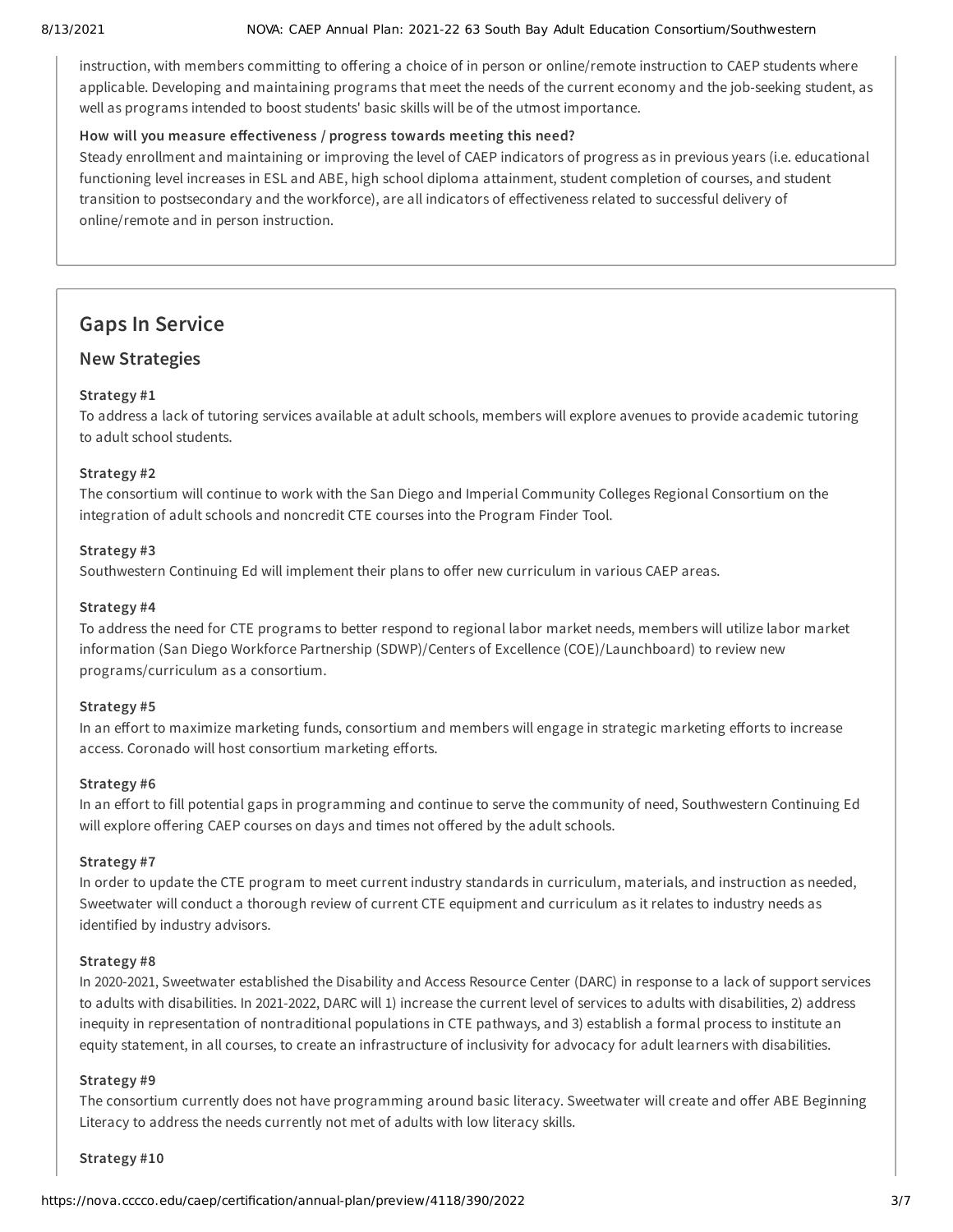The consortium currently does not have a system in place to share data. The consortium Data and Transitions teams will determine the need to purchase a shared data system.

## **Seamless Transitions**

#### **New Strategies**

#### **Strategy #1**

Phase I findings of the consortium Data and Transitions project include the recommendation that the Transitions Team be led by a Transitions Coordinator. Coronado to hire Transitions Coordinator to lead the Transitions Team for 2021-2022.

#### **Strategy #2**

Phase I findings of the consortium Data and Transitions project include the recommendation that the Data Team be led by a Research Analyst. Southwestern to assign a Research Analyst to lead the Data Team for 2021-2022.

#### **Strategy #3**

The consortium plans to complete the Data and Transitions project thru Phase IV, including evaluating a pilot project.

#### **Strategy #4**

SB554 (2019) authorizes the governing board of a school district overseeing an adult education program or the governing board of a community college district overseeing a noncredit program to authorize a student pursuing a high school diploma or a high school equivalency certificate to enroll as a special part-time student at a community college. In collaboration with the other members, Southwestern will establish a process to implement adult student enrollment under SB554.

#### **Strategy #5**

In an effort to broaden adult school student options for career training, members will explore adult school student dual enrollment in noncredit CTE & Workforce Prep.

#### **Strategy #6**

Southwestern will continue to build on efforts around creating student progress indicators and transcripts, and will collaborate with other members on starting this process.

#### **Strategy #7**

Sweetwater will work toward strengthening the bridge between 7-12 and adult education by presenting on the adult education program in a manner that is optionally available and accessible to all Sweetwater seniors.

## **Student Acceleration**

#### **New Strategies**

#### **Strategy #1**

The consortium will continue to work with the San Diego and Imperial Community Colleges Regional Consortium on the regional effort to develop an Early College Credit Handbook.

#### **Strategy #2**

As the ability to offer both in-person and remote/online instruction unfolds, members will continue to engage in intentional scheduling and enrollment management so that students can complete in less time.

#### **Strategy #3**

Southwestern to engage in the regional discussion around developing a system for CPL (credit for prior learning).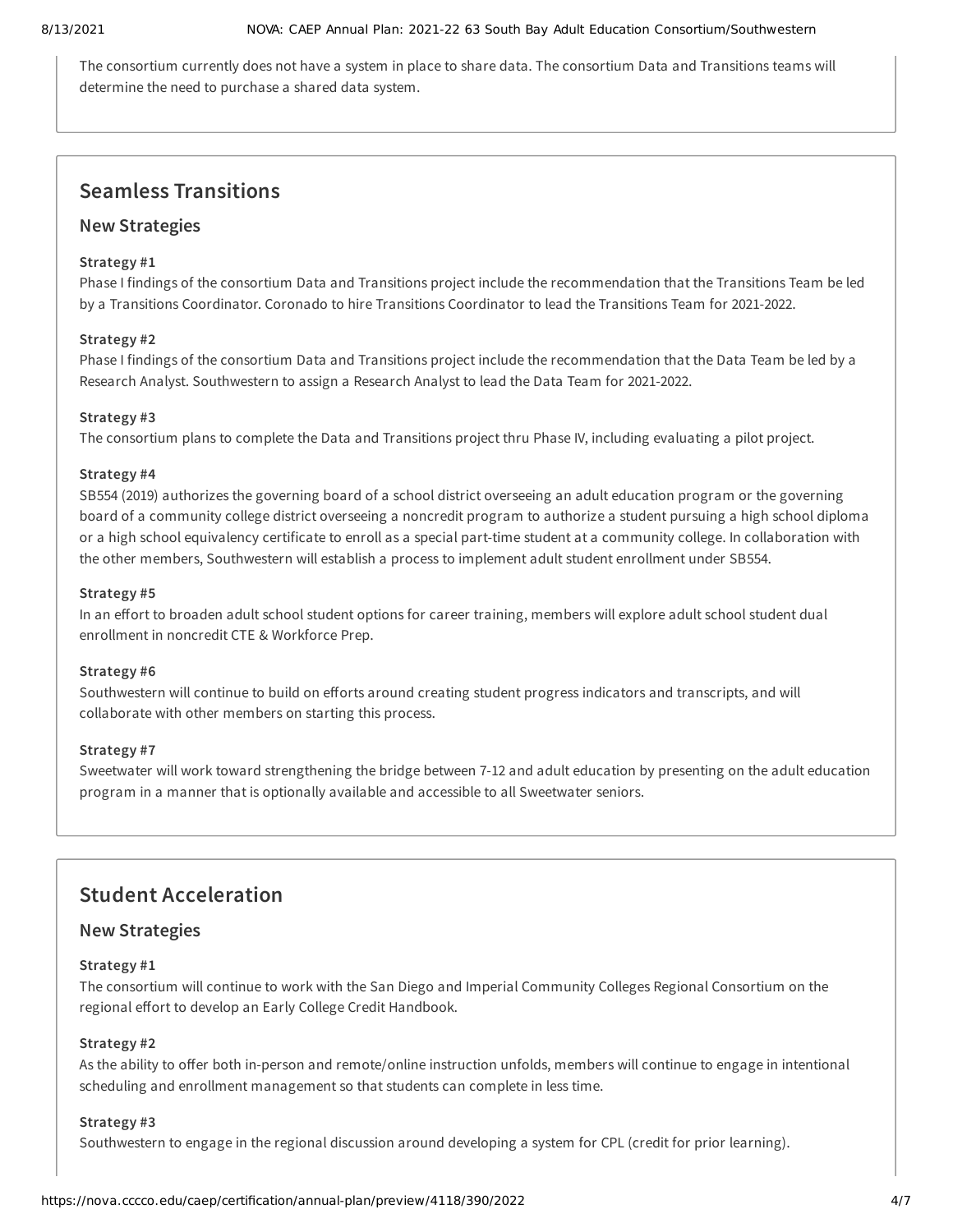#### **Strategy #4**

With students in the initial Registered Behavior Technician (RBT) cohort completing in summer 2021, Coronado will continue to refine the program, as well as explore potential additional CTE programs that accelerate student learning and transition to the workforce.

#### **Strategy #5**

The consortium will identify courses at Southwestern that can be embedded in adult school courses, such as OSHA and Customer Service, to accelerate student completions of certificate programs in a shorter amount of time.

## **Professional Development**

#### **New Strategies**

#### **Strategy #1**

The CALPRO Collaborative Curriculum Alignment Community of Practice was offered as a pilot program in spring 2021. Members plan to participate in this Community of Practice as it is rolled out with wider access in 2021-2022.

#### **Strategy #2**

The CAEP Launchboard is a statewide tool for consortia to use during strategic planning efforts, and members will engage in professional development around using this tool in order to prepare for our 3 year strategic planning efforts.

#### **Strategy #3**

New CAEP State Goals were revealed in spring 2021: Equity, Program Development, Program Evaluation, Technology & Distance Learning, Learner Transition, Leadership, and Marketing. Members will engage in professional development in these areas to prepare for our 3 year strategic planning efforts.

#### **Strategy #4**

The annual CAEP Summit is an opportunity to share best practices with consortia throughout the state. Members will plan to attend the CAEP Summit in October 2021.

#### **Strategy #5**

As needed, members will participate in additional professional development around strategic planning. Members will also engage in strategic planning activities for the upcoming consortium 3 year plan, to include the following stakeholder groups: pupils, faculty, teachers, counselors, administrators, classified staff, and community partners.

#### **Strategy #6**

Varying degrees of COVID19 restrictions are being lifted at various times across the consortium and the County. Members to identify professional development around wellness and mental health support on trauma related to the shift back to reopening.

#### **Strategy #7**

In order to better leverage our efforts around the sharing of CTE curriculum related to the regional Program Finder tool, the consortium has identified a need for professional development around SOC codes and TOP codes for the adult schools, as well as professional development around the CTE credentialing structure for Southwestern.

### **Leveraging Resources**

**New Strategies**

**Strategy #1**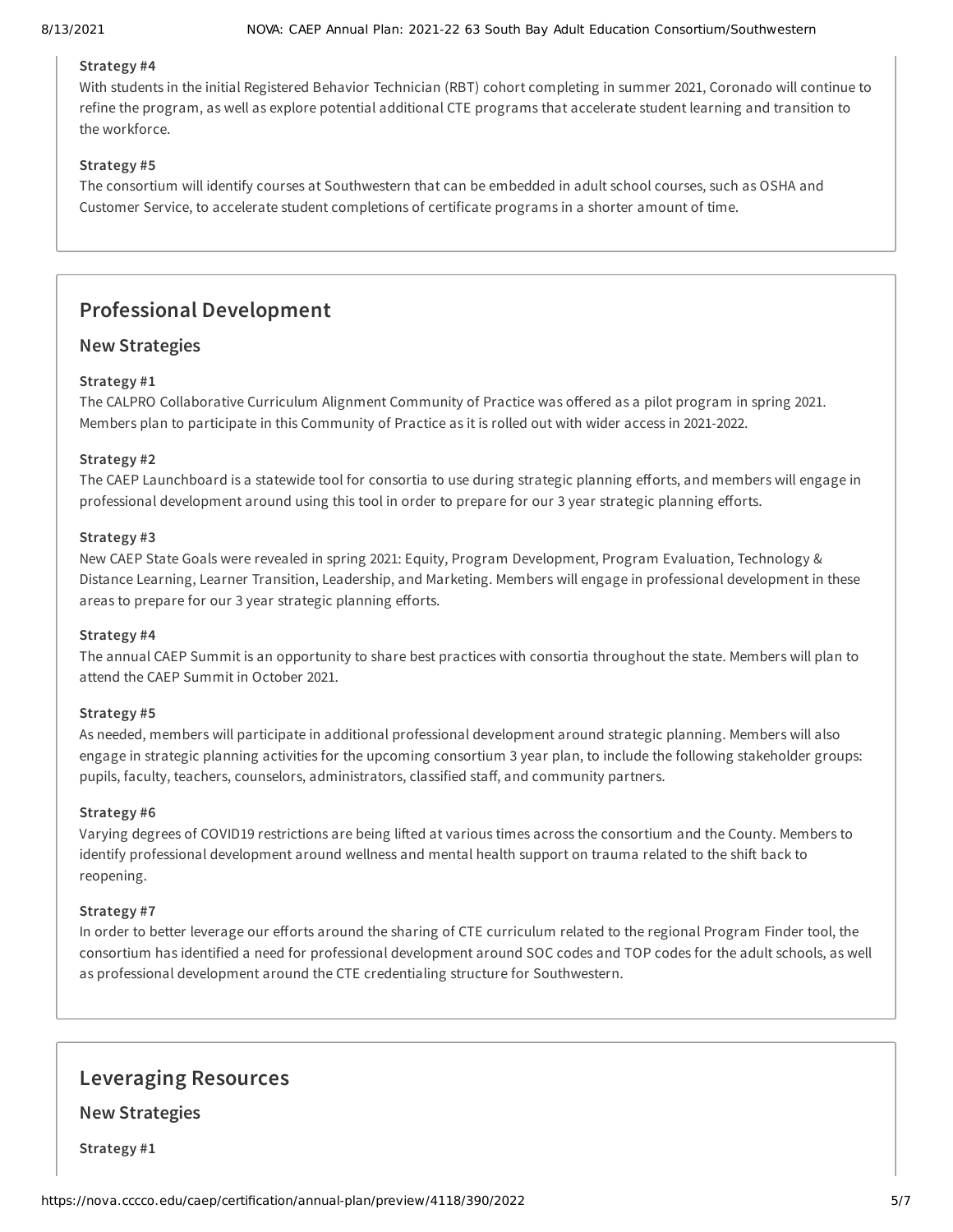#### 8/13/2021 NOVA: CAEP Annual Plan: 2021-22 63 South Bay Adult Education Consortium/Southwestern

SUHSD will leverage the WIOA Continuous Improvement Plan (CIP) to co-enroll Academic ESL students into ABE courses, to boost reading and writing skills of academic ESL students in a shorter amount of time.

#### **Strategy #2**

AB 2098 (2018) directed CAEP to measure the educational and integration needs of immigrant adults and the effectiveness of providers in demonstrating immigrant integration in civic and community life. In 2021, CAEP unveiled an Immigrant Integration Framework (IIF) that includes economic security, English proficiency, credentials and residency, health and wellbeing, educational and career advancement, first language literacy, providing for children and families, participation in civic and community life, self efficacy, and digital literacy. The consortium will explore leveraging the IIF to create a culture of effective practices supporting immigrant integration that includes wraparound support services and counseling for immigrant students, as well as a potential partnership between the Southwestern ESL Advocate and Sweetwater Community Facilitator Liaison positions.

#### **Strategy #3**

In an effort to better leverage resources available for targeted student groups, the consortium will identify and share related district and community resources.

#### **Strategy #4**

Additional sources of funding to enable development of services outside district parameters are limited. The consortium will explore possible sources of funding to leverage CAEP efforts.

#### **Strategy #5**

The consortium will collaborate to enhance and expand Southwestern's efforts in establishing a K12 Success program.

#### **Strategy #6**

Sweetwater will continue to leverage the Integrated English Literacy and Civics Education (IELCE) plan and funding to provide ESL support to students in all CTE programs.

#### **Strategy #7**

To continue leveraging community resources and expertise, members will maintain and expand on partnerships with community partners including Goodwill Industries of San Diego County and South County Career Center.

#### **Strategy #8**

Members will continue to refine the articulation process between Sweetwater Adult Ed and Southwestern College.

## **Fiscal Management**

A narrative justifying how the planned allocations are consistent with the annual adult education plan which is based on **your CAEP 3-year plan.**

The planned allocations for 21-22 are consistent with the annual plan, which is based on our CAEP three year plan. All three members will continue to provide programs and services outlined in our three year plan, and are committed to following through on the strategies outlined in the 21-22 plan.

**An approach to incorporating remaining carry-over funds from prior year(s) into strategies planned for 2021-22.** Remaining carryover funds from members will be incorporated into member budgets and work plans for 21-22. We will focus remaining carryover funds at the consortium level for marketing and outreach activities.

## **Certification**